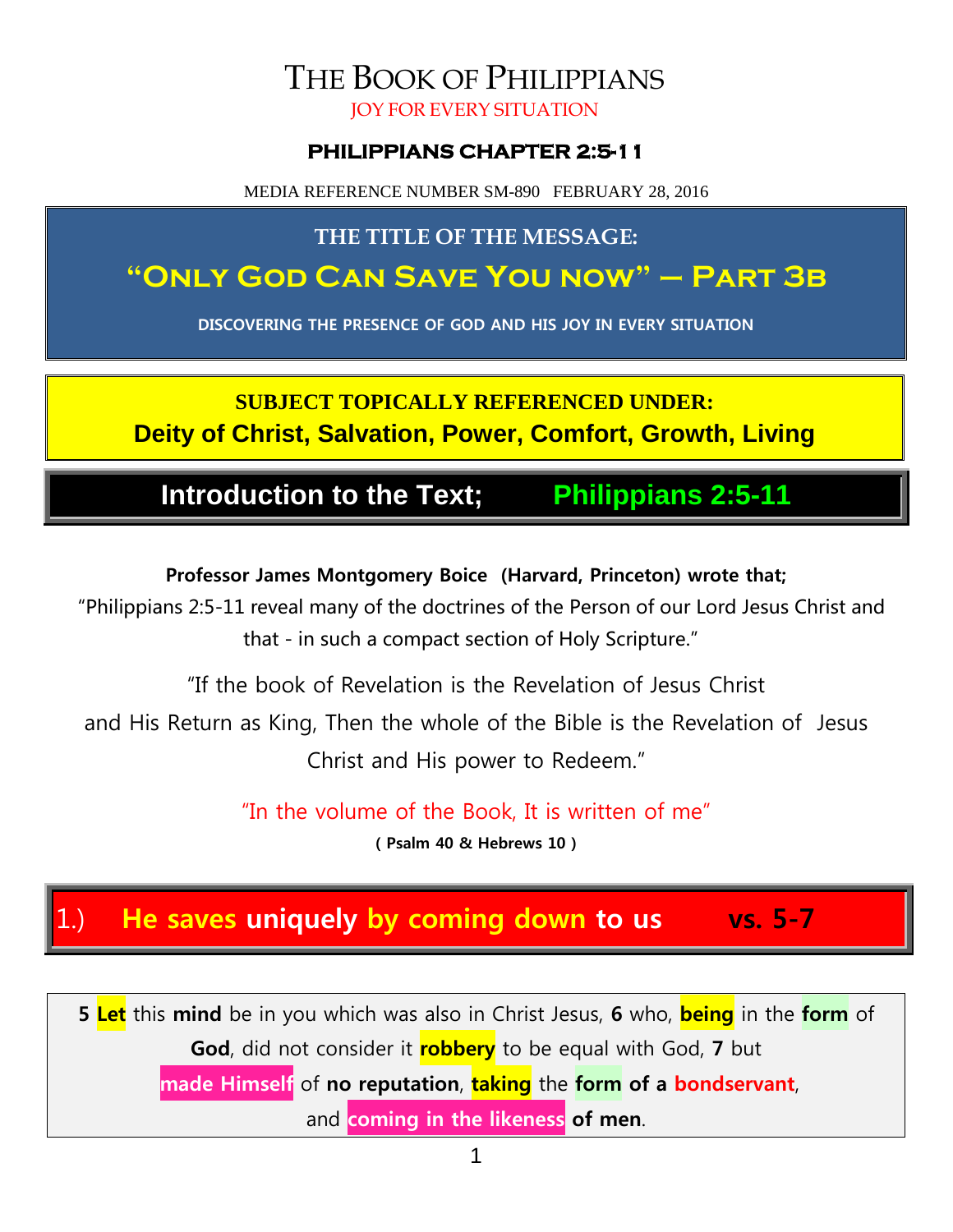## 2.) **He saves exclusively by going to the cross vs. 8**

**8** And being found **in appearance as a man**, He **humbled Himself** and **became obedient** to the point of death, even the death of the cross.

*"Beloved',* Said Charles Spurgeon, *'there is a cure for every spiritual disease at the cross. We are often sad because we do not see the bright light that shines from the constellation of the cross.'"*

## **Only God Can Save You Now**

## 3.) **He saves absolutely by becoming your LORD vs. 9-11**

**9 Therefore God also has highly exalted Him** and **given Him THE name** which is above **every name**, **10** that at **THE name of Jesus every knee should bow**, of those in heaven, and of those on earth, and of those under the earth, **11** and that **every tongue should confess** that

**Jesus Christ is Lord, to the glory of** God the Father.

# **Only God Can Save You Now He Saves Absolutely by Becoming Your LORD**

3a.) Absolutely visible to the naked eye vs. 9a

**Therefore** (Jesus, The Qualified Lamb of God) **God also has highly exalted HIM**

He who came from such a high and lofty world,

descended down into our world - - a world racked with sin, death and pain.

**Luke 19:10** For the Son of Man has come to seek and to save that which was lost."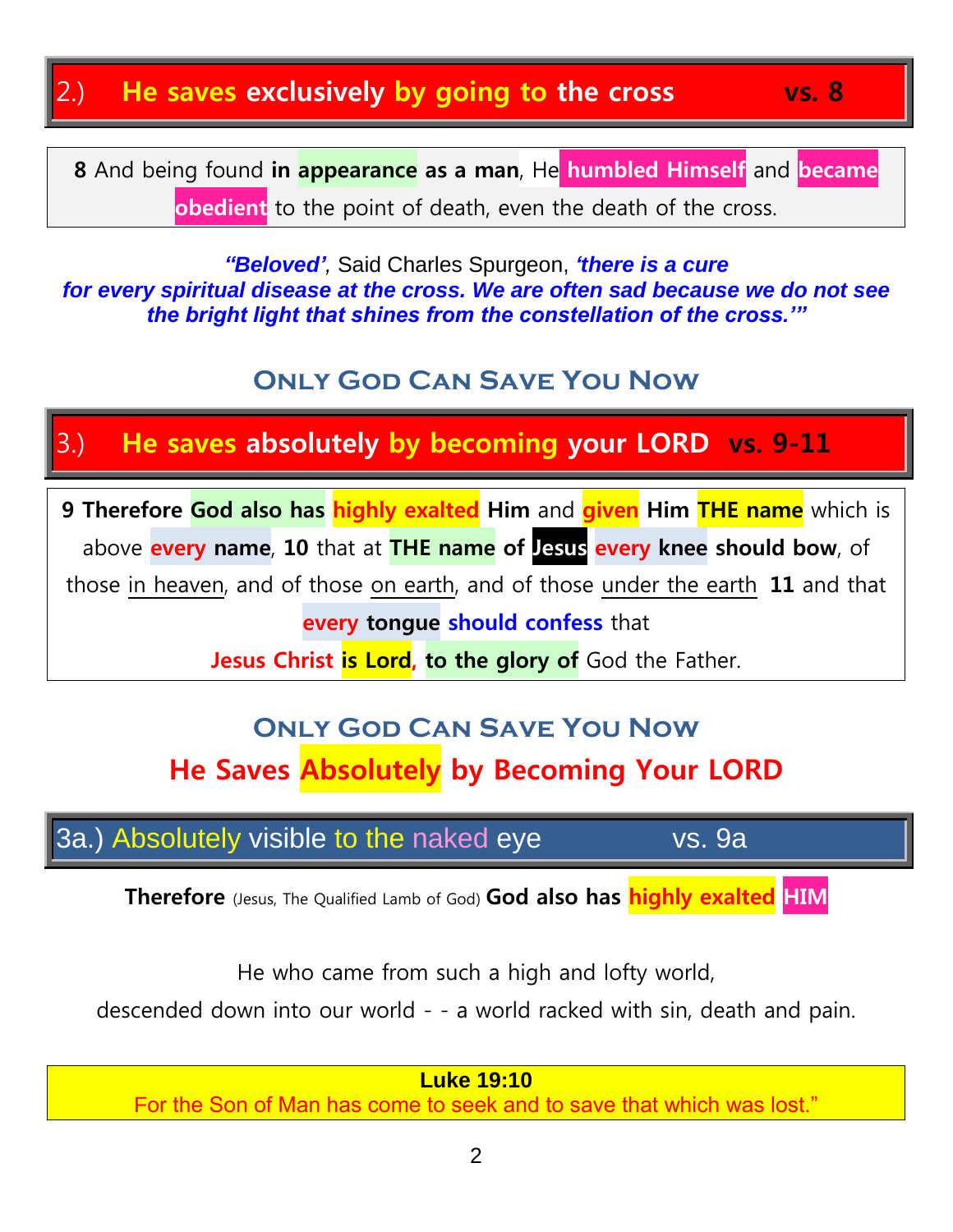## **Given Him The Name**

#### **Genesis 17:1**

When Abram was ninety-nine years old, the **LORD (YHVH)** appeared to Abram and said to him, **"I am (El Shaddai)** Almighty **(all sufficient) God**; walk before Me and be blameless.

#### **Exodus 3:14**

And God said to Moses, **(Ha'Yah) "I AM WHO I AM."** The eternal, self containing one, self existing one.

#### **Matthew 1:20-23**

But while he thought about these things, behold, an angel of the Lord appeared to him in a dream, saying, "Joseph, son of David, do not be afraid to take to you Mary your wife, for that which is conceived in her is of the Holy Spirit. 21 And she will bring forth a Son, and you shall **call His name JESUS**, for He will **save** His people from their sins." :22 So all this was done that it might be fulfilled which was spoken by the Lord through the prophet, saying: (Quoting Isaiah 7:14) :23 "Behold, the virgin shall be with child, and bear a Son, and they shall **call His name Immanuel**," which is translated, **"God with (among) us."**

Verse 9b

"…which is **above every name**,"

This "**Above**" assumes that;

#1 – that all **see**, #2 - that all **know**, #3 - that all **receive**

the **communicable** or **revealed** / **transmitted** knowledge of God's existence.

**Which is interesting because #1** – What is implied here is that, universally,

everything **In The End** of physical time (**man**, angels, demons with their intellectual

ascent, reason, logic) they will **acknowledge**

Jesus Christ is LORD.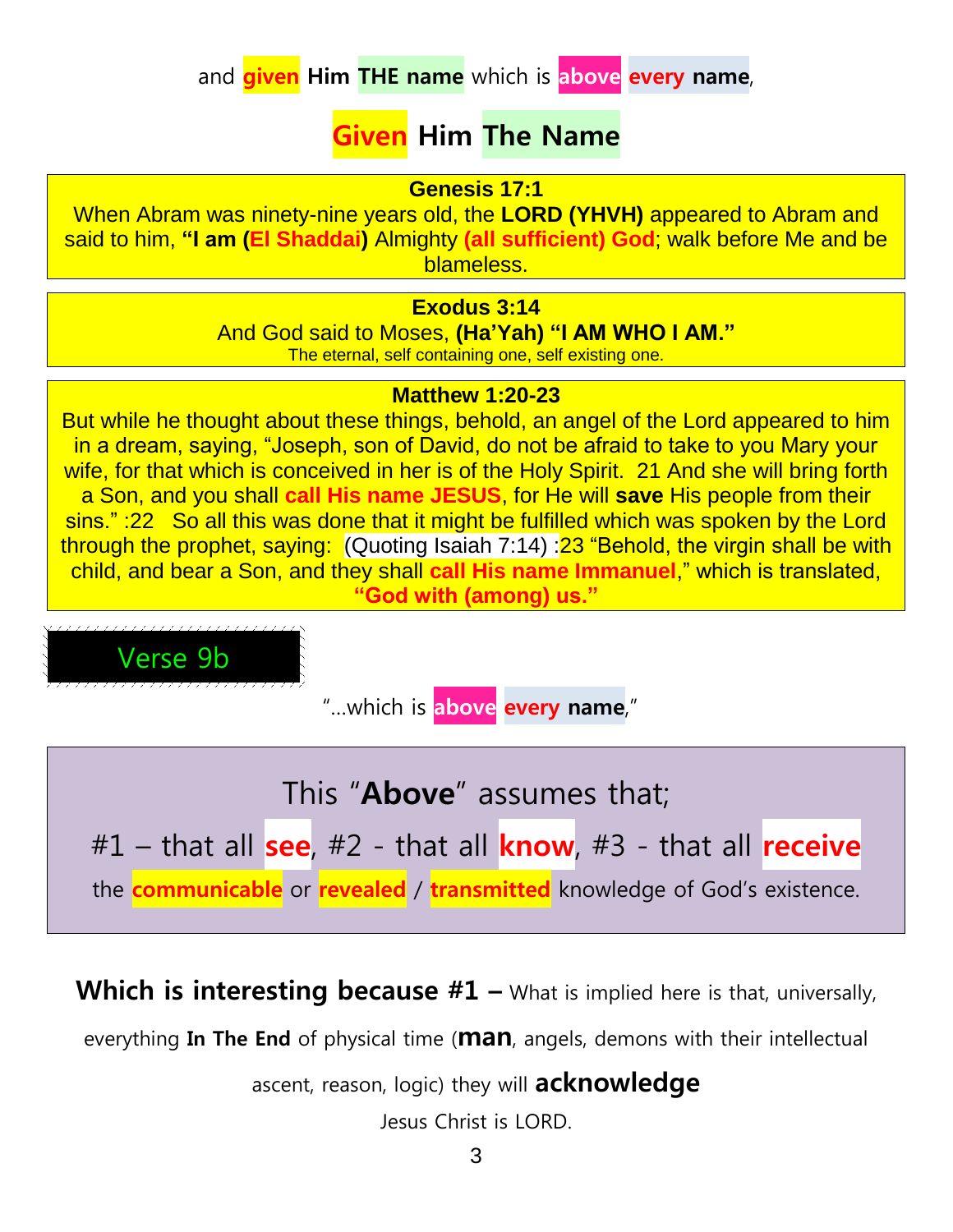**interesting because #2** The Bible claims that mankind has an **intuitive** 

**knowledge** of God's existence. There is an ancient **ember /** 

**"effervescent"** that is dormant within every man -

#### **Romans 1:20**

For since the creation of the world His **invisible attributes are clearly seen**, being understood by the things that are made, even His eternal power and Godhead, so that they are without excuse,

## **So Which Is It - - Invisible or Clearly Seen ?**

## **The Name**

**Name** oinoma **onoma**, on<sup>-</sup>om-ah; is the meaning of the **sending** or the **presenting** or the **revealing** of **The Authority**".

**Colossians 1:15-16 NLT**

Christ is the **visible image** of the **invisible God**. He **existed before** anything was created and is **supreme over all creation**, **16** for **through Him** God (Godhead) created everything in the heavenly realms (celestial) and on earth (terrestrial). He made the things we **can see** and the things **we cannot see**.

**Hebrews 1:1-3a**

**God**, who at various times and in various ways spoke in time past to the fathers by the prophets, **2** has in these last days spoken to us **by His Son**, whom He has appointed heir of all things, **through whom** also He **made the worlds; 3** Who (Jesus) being the **brightness of** His glory and **the express image of** His person…

## **Only God Can Save You Now**

**He Saves Absolutely by Becoming Your LORD**

3b.) Absolutely reasonable to the honest heart vs. 10

**:10** that at **THE name of Jesus**

**We know that the Power of the Gospel, is the Proclamation of Jesus Christ Resurrected.**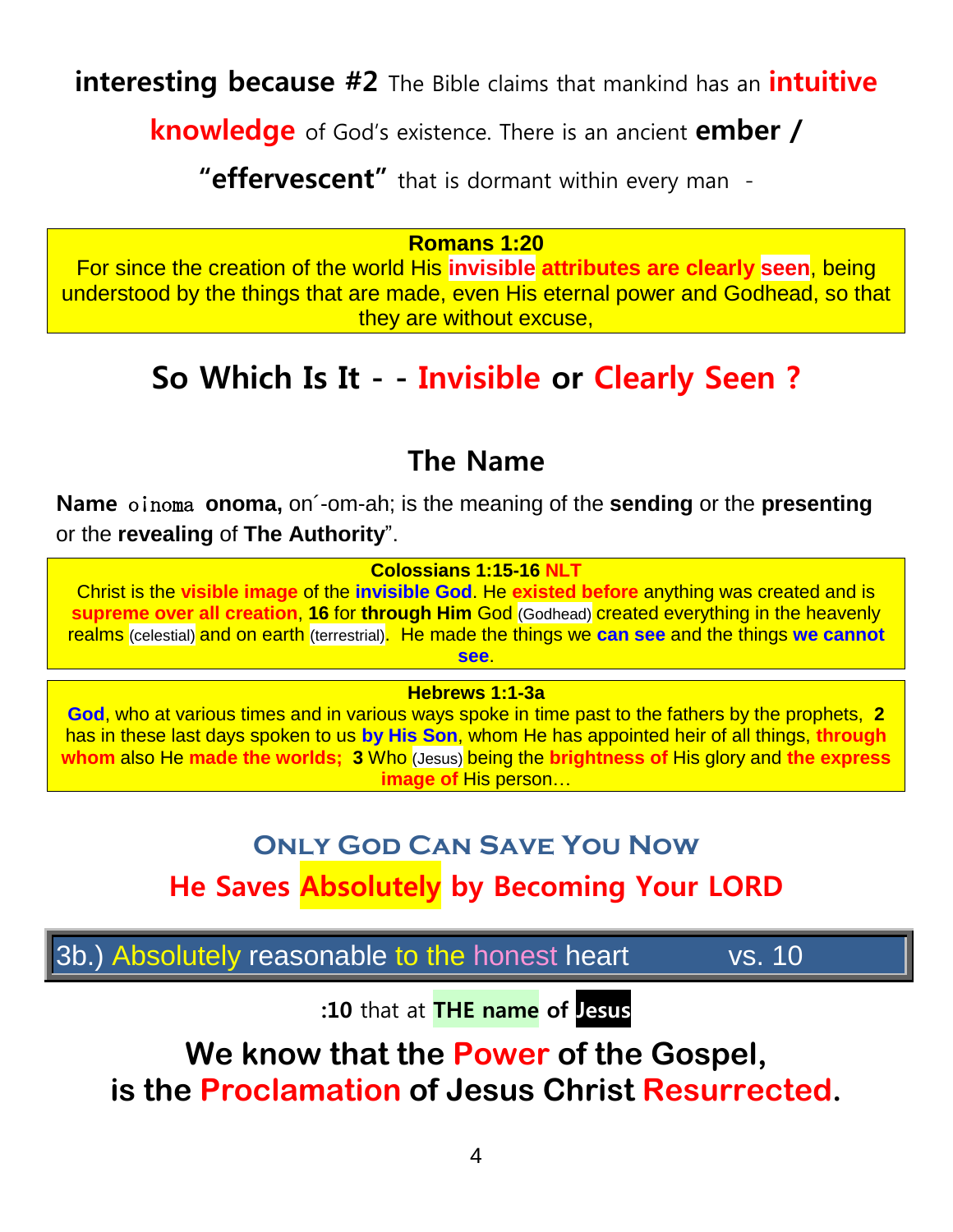

**:10** that at **THE name of Jesus** (1) **every knee should bow**,

**@ the name of Jesus @ the name of Jesus @ the name of Jesus** 

**Clarification Needed Here;**



**This is a Predictive, Prophetic Utterance by Paul**



#### **Revelation 5:11-13**

Then I looked, and I heard the voice of many angels around the throne, the living creatures, and the elders; and the number of them was ten thousand times ten thousand, and thousands of thousands, **:12** saying with a loud voice: *"Worthy is the Lamb who was slain To receive power and riches and wisdom, And strength and honor and glory and blessing!"* **:13** And every creature which is in heaven and on the earth and under the earth and such as are in the sea, and all that are in them, I heard saying: *"Blessing and honor and glory and power Be to Him who sits on the throne, And to the Lamb, forever and ever!"*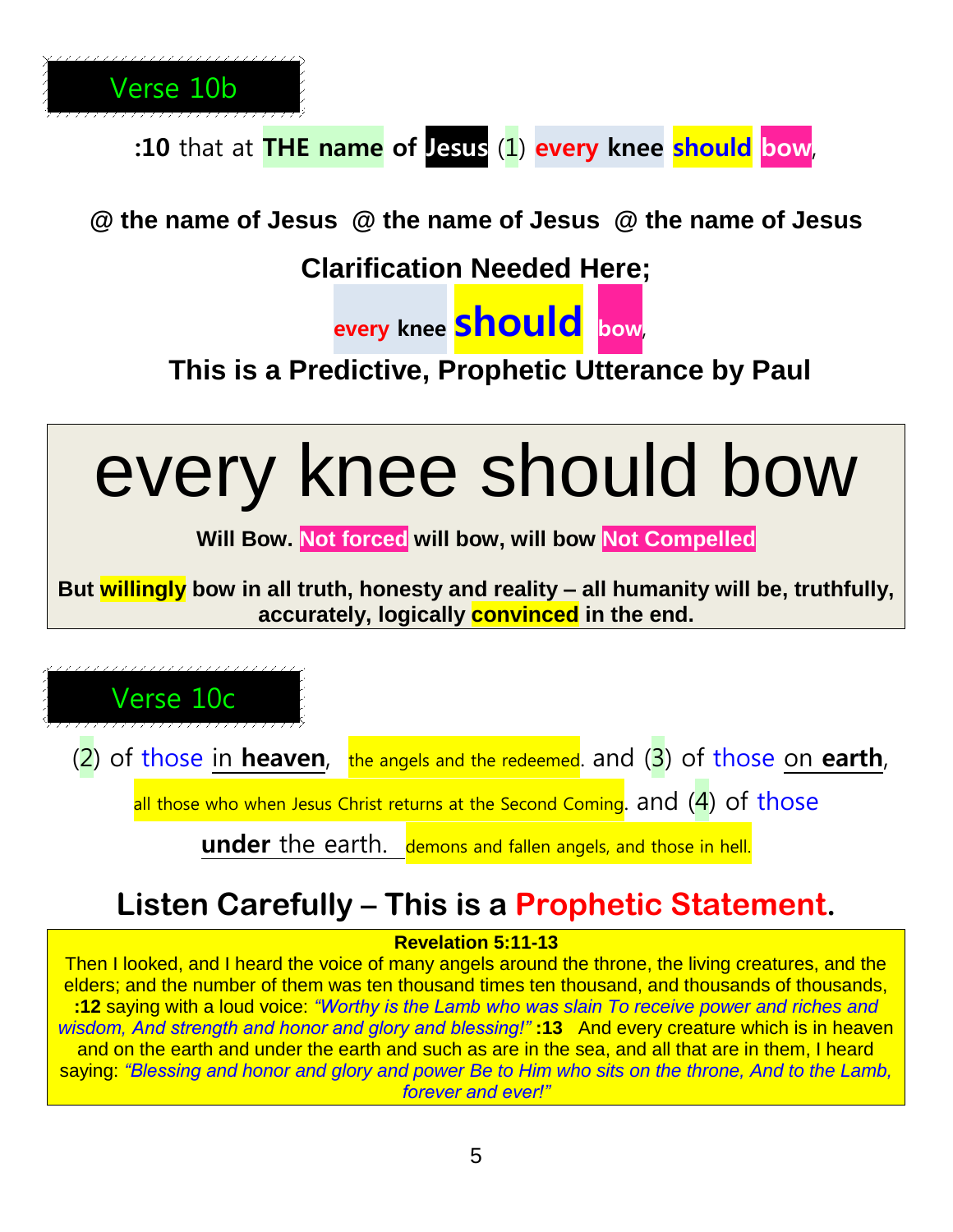# **Listen Carefully to This – I can tell you something that, you're going to do in the future….**

**All of you here. All of you within the hearing of my voice. All of you breathing right now, All of you who have ever lived and all those who have died. From Adam to the last man standing – All of us will bow our knee and acknowledge that Jesus Christ is LORD.**

# **This, The Obvious - Will Be Echoed Across the Ages for Time and Eternity!**

It Doesn't Take an Einstein to discover that God is Speaking. Have you listened to His voice ?

**There is Power in the Name of Jesus**

The Bible says that;

**Revelation 22:13**

I am the Alpha and the Omega, the Beginning and the End, the First and the Last."

# **There is Hope in the Name of Jesus**

The Bible says that;

**Revelation 1:17-18**

And when I saw Him, I fell at His feet as dead. But He laid His right hand on me, saying to me, "Do not be afraid; I am the First and the Last. 18 I am He who lives, and was dead, and behold, I am alive forevermore. Amen.

And I have the keys of Hades and of Death.

**Revelation 2:8**

'These things says the First and the Last, who was dead, and came to life:

# **There is Shelter in the Name of Jesus**

The Bible says that;

**Proverbs 18:10**

The name of the LORD is a strong tower; The righteous run to it and are safe.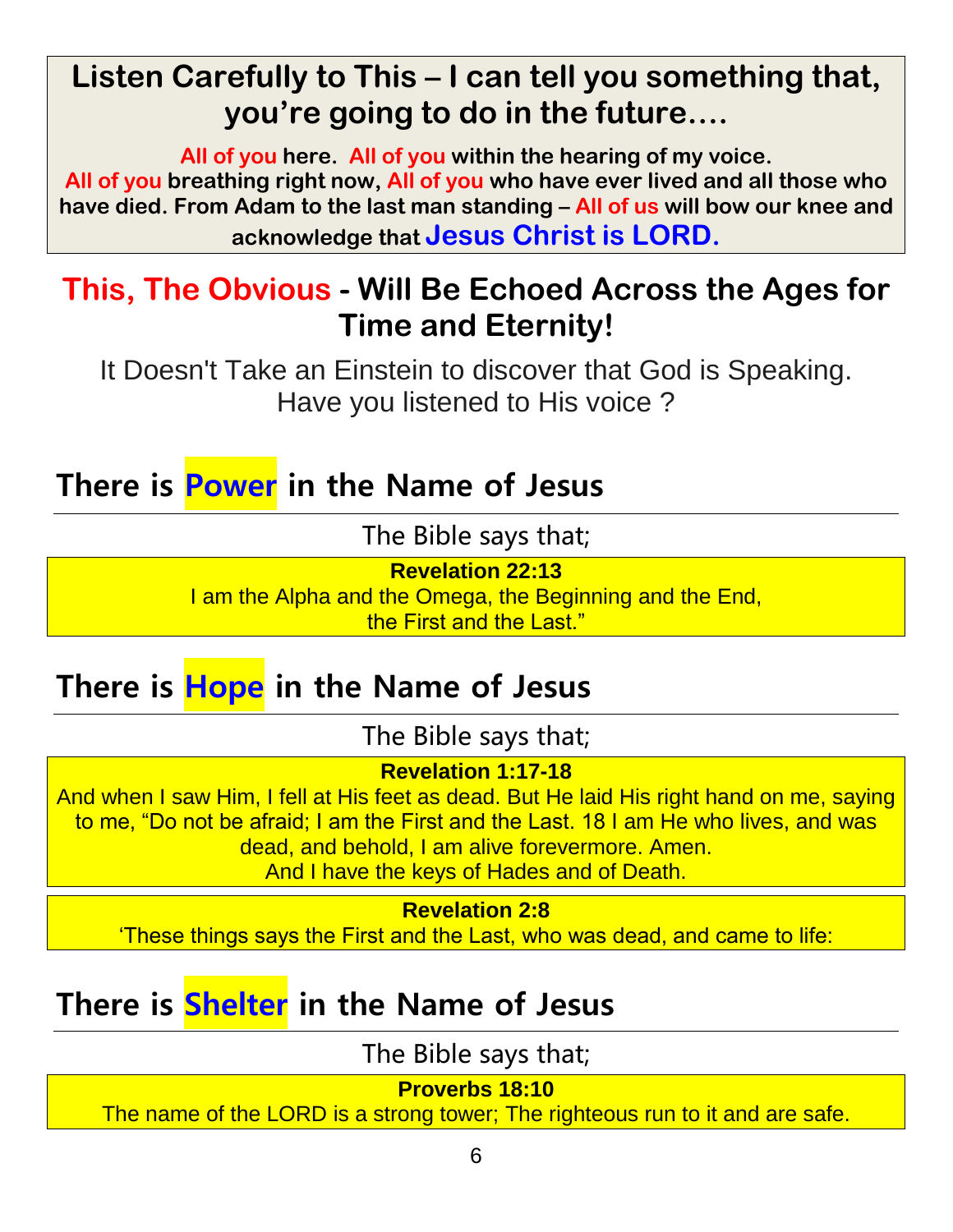# **There is Freedom in the Name of Jesus**

The Bible says that;

**2 Corinthians 3:17**

Now the Lord is the Spirit; and where the Spirit of the Lord is, there is liberty.

## **There is Healing in the Name of Jesus**

The Bible says that;

**Acts 3:16**

His name, and through faith in His name, has made this man whole, whom you see and know. Yes, the faith which comes through Christ has given him this perfect soundness in the presence of you all.

## **There is Life in the Name of Jesus**

The Bible says that;

**John 14:6a**

Jesus said to him, "I am the way, the truth, and the life."

# **There is Protection in the Name of Jesus**

The Bible says that;

**Isaiah 26:4**

Trust in the LORD forever, For in YAH, the LORD, is everlasting strength.

# **There is Forgiveness in the Name of Jesus**

The Bible says that;

#### **Acts 13:38-39**

Therefore let it be known to you, brethren, that through this Man is preached to you the forgiveness of sins; **39** and by Him everyone who believes is justified from all things from which you could not be justified by the law of Moses.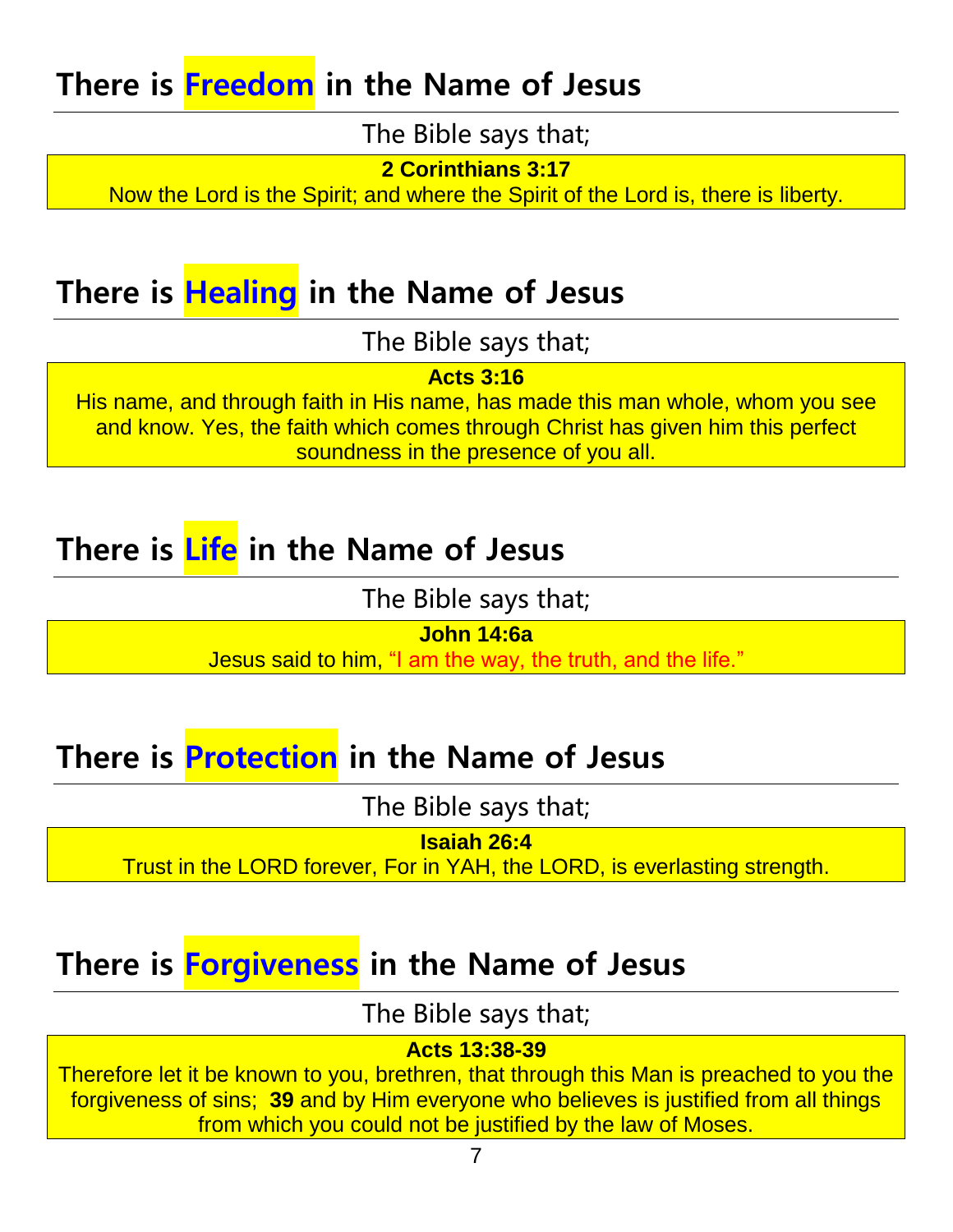# **There is Meaning in the Name of Jesus**

#### The Bible says that;

#### **Luke 10:17-19**

Then the seventy disciples returned with joy, saying, "Lord, even the demons are subject to us in Your name." :**18** And He said to them, "I saw Satan fall like lightning from heaven. **19** Behold, I give you the authority to trample on serpents and scorpions, and over all the power of the enemy, and nothing shall by any means hurt you.

#### **Matthew 28:18-20**

And Jesus came and spoke to them, saying, "All authority has been given to Me in heaven and on earth. **19** Go therefore and make disciples of all the nations, baptizing them in the name of the Father and of the Son and of the Holy Spirit, **20** teaching them to observe all things that I have commanded you; and lo, I am with you always, even to the end of the age." Amen.

# **There is Salvation in the Name of Jesus**

The Bible says that;

#### **Acts 2:38**

Then Peter said to them, "Repent, and let every one of you be baptized in the name of Jesus Christ for the remission of sins; and you shall receive the gift of the Holy Spirit.

## **There is Life in the Name of Jesus**

### The Bible says that;

#### **1 John 5:11-13,20**

And this is the testimony: that God has given us **eternal life**, and this **life** is in His Son. **12** He who has the Son has **life**; he who does not have the Son of God does not have **life**. **13** These things I have written to you who believe in the name of the Son of God, that you may know that you have **eternal life**, and that you may continue to believe in the name of the Son of God… :**20** And we know that the Son of God has come and has given us an understanding, that we may know Him who is true; and we are in Him who is true, in His Son Jesus Christ. This is the true God and **eternal life**.

The truth is my friend …